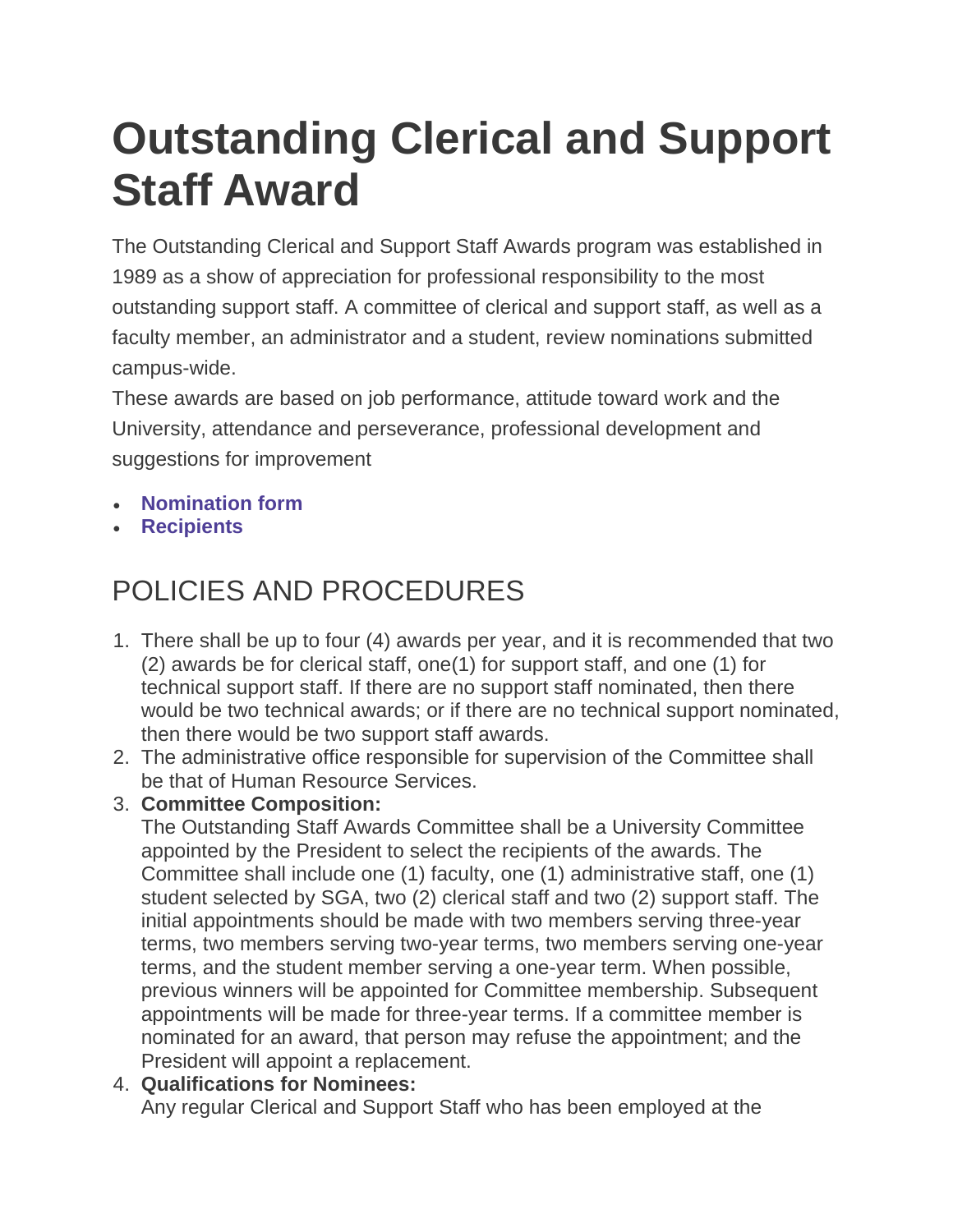University for at least three (3) years is eligible for nomination. A staff member who has received an award shall not be eligible for that award for a period of three (3) years.

5. Only one nomination is needed to place a candidate's name in the nomination. A nomination can be made by any member of the University community (faculty, staff, students).

#### 6. **Time Frame:**

- 1. Nominations will be accepted during the month of April by Human Resource Services. Notice of the nomination period will be published in the Tech Times and sent out by March 31.
- 2. Recipients will be recommended and submitted to Human Resource Services for certification during the first week of October.
- 3. Presentations will be made during the last week of October.

### 7. **Criteria:**

- o **Job Performance** Based on assigned duties.
- o **Attitude** A good attitude toward work and the University.
- o **Commitment** Attendance and perseverance. Performance evaluations, recommendations, and references will be used for documentation of job performance, attitude, and commitment criteria.
- o **Professional Development** Certifications, additional training, course work and education, seminars, and licenses. Verification and documentation will be obtained through department head, supervisor, and/or nominee.
- o **Program Introductions** Suggestions made by nominee for improvements which result in cost savings, increased efficiency, improved service, or better time management. Verification will be obtained through department head and/or supervisor.
- 8. When nominations are received, the committee shall request supporting documentation after obtaining written permission from the nominee. The Committee shall then take into consideration all of the information it has available to select the recipients of the Outstanding Staff Awards. The following materials will be requested from the appropriate individuals or components:
	- 0. Letters of recommendation from supervisor and/or department head.
	- 1. Three names to be contacted by the Committee for reference should be provided by the nominee.
	- 2. Annual performance evaluation to be provided by Human Resource Services.
	- 3. Support documentation for professional development.

#### 9. **Recognition:**

A cash award (minimum of \$500 each) along with an engraved plaque will be presented by the President or his/her designee. Publicity should consist of a